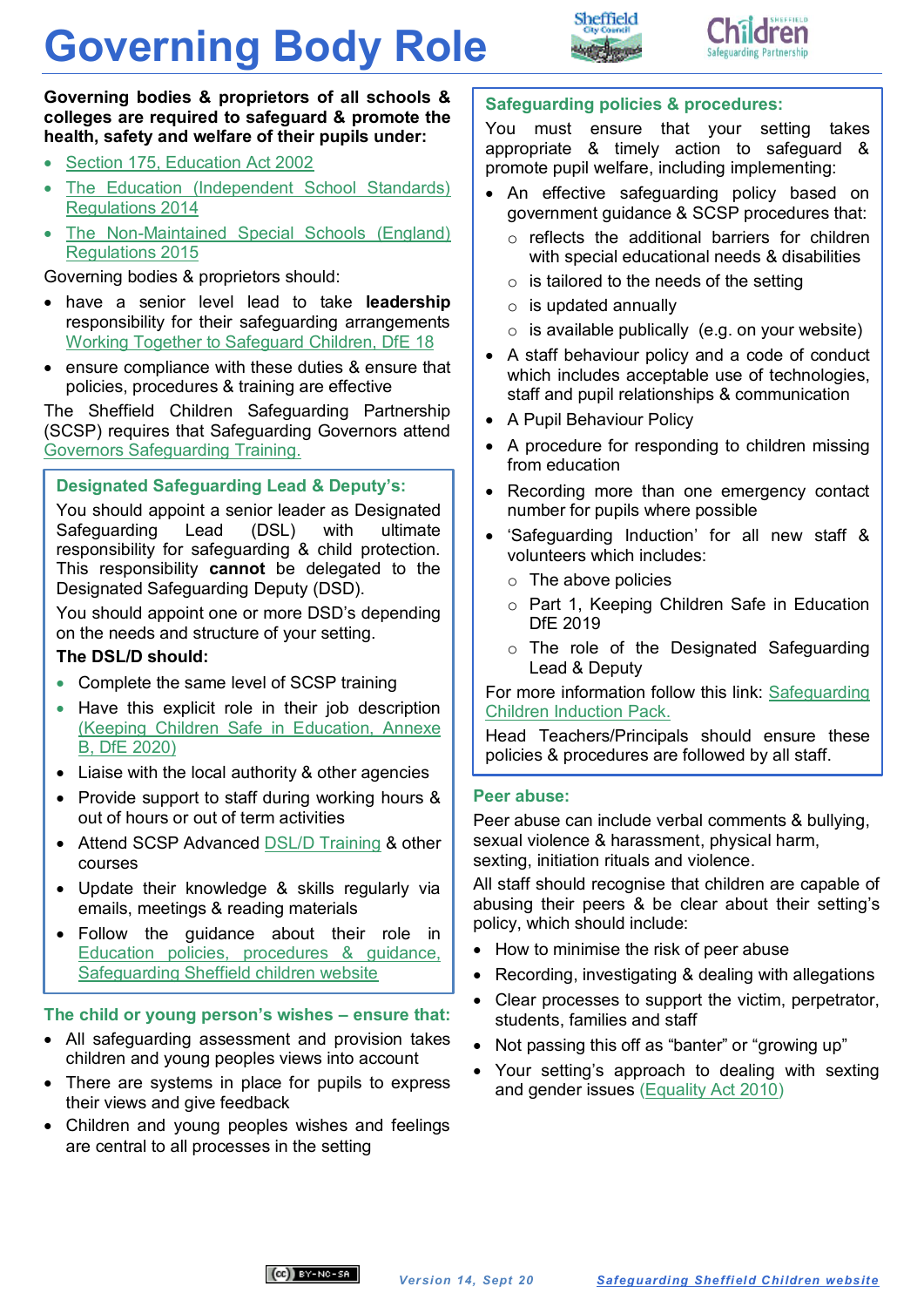# **Governing Body Role**





**The School Governance Service**

**(Learn Sheffield)**

**Tel: 0114 2507417**

**Email:** [governance@learnsheffield.co.uk](mailto:governance@learnsheffield.co.uk)

#### **Multi-agency working – ensure your setting:**

- Follows statutory national guidance [Working](https://www.gov.uk/government/publications/working-together-to-safeguard-children--2)  [together to safeguard children, DfE 2018](https://www.gov.uk/government/publications/working-together-to-safeguard-children--2)
- Has safeguarding arrangements that incorporate the policies & procedures of the SCSP including assessments and thresholds
- Supplies information for the SCSP to perform its functions, e.g.:
	- o [Schoolpoint 365, Safeguarding Children Teams](https://www.safeguardingsheffieldchildren.org/sscb/education/schoolpoint-365-safeguarding-children-teams)
	- o [Safeguarding Annual Audit from Head](https://www.safeguardingsheffieldchildren.org/sscb/education/safeguarding-annual-audit-from-head-teachers)  **[Teachers](https://www.safeguardingsheffieldchildren.org/sscb/education/safeguarding-annual-audit-from-head-teachers)**
- Contributes to the provision of co-ordinated, early help for the additional needs of children
- Attends & contributes to Child Protection Conferences & other multi-agency meetings
- Allows access from a child's Local Authority to conduct Children Act 1989 assessments
- Shares information appropriately with other professionals and agencies

# **Looked after children:**

All settings must have a LAC Designated Teacher with the training, qualifications & experience to work with the Virtual School to support & promote the educational achievement of children who are:

- Previously or currently 'looked after'
- Adopted from care
- Under special guardianship or child arrangement orders

…and meet the needs identified in each child's personal education plan.

#### **Relevant staff should:**

- Have the skills, knowledge & understanding to keep 'looked after children' (LAC) safe
- Work with all agencies & act promptly
- Have appropriate information about:
	- o A child or young person's legal status and contact and care arrangements
	- o The level of authority delegated to the carer by the local authority for the child
	- o The child's social worker, Virtual School Head and Personal Advisor

## **Teaching about safeguarding:**

- Pupils should be taught about safeguarding & online-safety as part of the curriculum & PHSE
- Relationships, sex and health education has statutory requirements from Sept 20
- IT filters & monitoring systems should not 'overblock' access to important information

#### **The child wishes -** ensure that:

- All safeguarding assessment and provision takes children and young peoples views into account
- There are systems in place for pupils to express their views and give feedback
- Children & young peoples wishes and feelings are central to all processes in the setting

#### **Safer recruitment:**

You should prevent people who pose a risk of harm from working with children & young people by adhering to statutory responsibilities to:

- Check all staff who work with children
- Take proportionate decisions on whether to ask for any checks beyond what is required
- Appropriately supervise volunteers
- Have written recruitment and selection policies and procedures in place
- Ensure that at least one person on an interview panel has undertaken safer recruitment training

You may choose appropriate safer recruitment training and may take advice from the SCSP; but the training should cover the content of [Keeping Children](https://www.gov.uk/government/publications/keeping-children-safe-in-education--2)  [Safe in Education, DfE 2020.](https://www.gov.uk/government/publications/keeping-children-safe-in-education--2)

**Concerns that staff/volunteers may pose a risk of harm to children** - ensure that:

- Procedures are in place for concerns or [allegations of abuse against staff &](https://www.safeguardingsheffieldchildren.org/sscb/education/policies-procedures) volunteers
- Referral is made to the Local Authority Designated Officer (via the [LADO request form\)](http://www.safeguardingsheffieldchildren.org/sscb/safeguarding-information-and-resources/allegations-of-abuse-against-people-who-work-with-children)
- You follow legal duty to refer to the Disclosure & Barring Service (DBS) if a person in regulated activity has/would be dismissed/removed due to safeguarding concerns